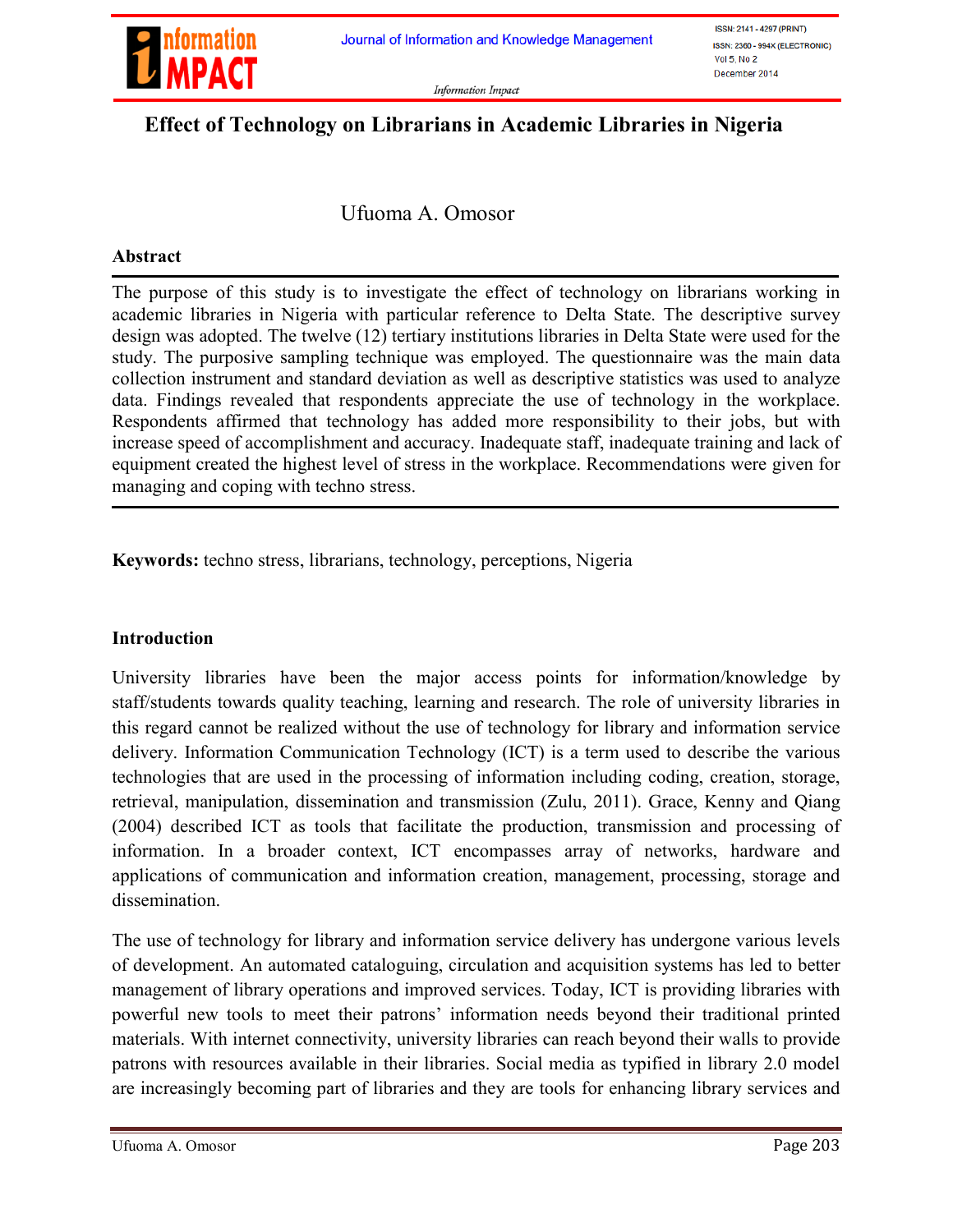resources (Tiemo & Edewor, 2011). Many libraries are effectively using twitter to communicate services like opening times, new arrivals etc, while others have developed applications that enable users to search catalogs from within facebook (Baro & Asaba, 2010). There is no doubt that the application of ICTs have provided one of the best innovations in the history of libraries and it is changing the shape of libraries and role of librarians at an unprecedented shape (Lewis, 2007).

Librarians in academic libraries work in an ever changing technological environment. As noted by Al-Qallaf (2006) "today, librarians provide access to eclectic e-collections, create and maintain digital content, support e-learning, provide real time e-reference, negotiate contracts and licensing agreements and struggle with the economics of electronic information". Thus, the explosive growth of ICT and use in libraries have had impact on librarians and raise serious questions on how they need to adapt to new tasks and activities in a globally interconnected world. It is thus paramount for university libraries to address associated issues related to the use of ICT in work processes, operations and services; such as librarians reaction to technological changes; their perceptions, beliefs and opinions regarding the implications of technology in libraries and the ability to cope with new technologies in a healthy manner.

It is against this background that this study attempts to investigate the effect of technology on librarians working in academic libraries with particular reference to Delta State, Nigeria. To know their perception on the impact of technology in the workplace (libraries) environment, with specific reference to performance, responsibility and perception about learning new technology as well as to know the sources of techno stress and how they rate such sources.

# Research Objectives

The objective of this study is to investigate the effect of technology on librarians working in academic libraries in Nigeria with particular reference to Delta State, Nigeria. Specifically it is aimed at:

- Knowing librarians perceptions of technology in the workplace environment with reference to performance.
- Knowing librarians perceptions of technology in the workplace environment with respect to job responsibility.
- Knowing librarians perceptions of technology in academic libraries about learning new technologies, and
- To know the sources of techno stress and how they rate such sources.

# Research Questions

The following research questions were formulated to guide the study.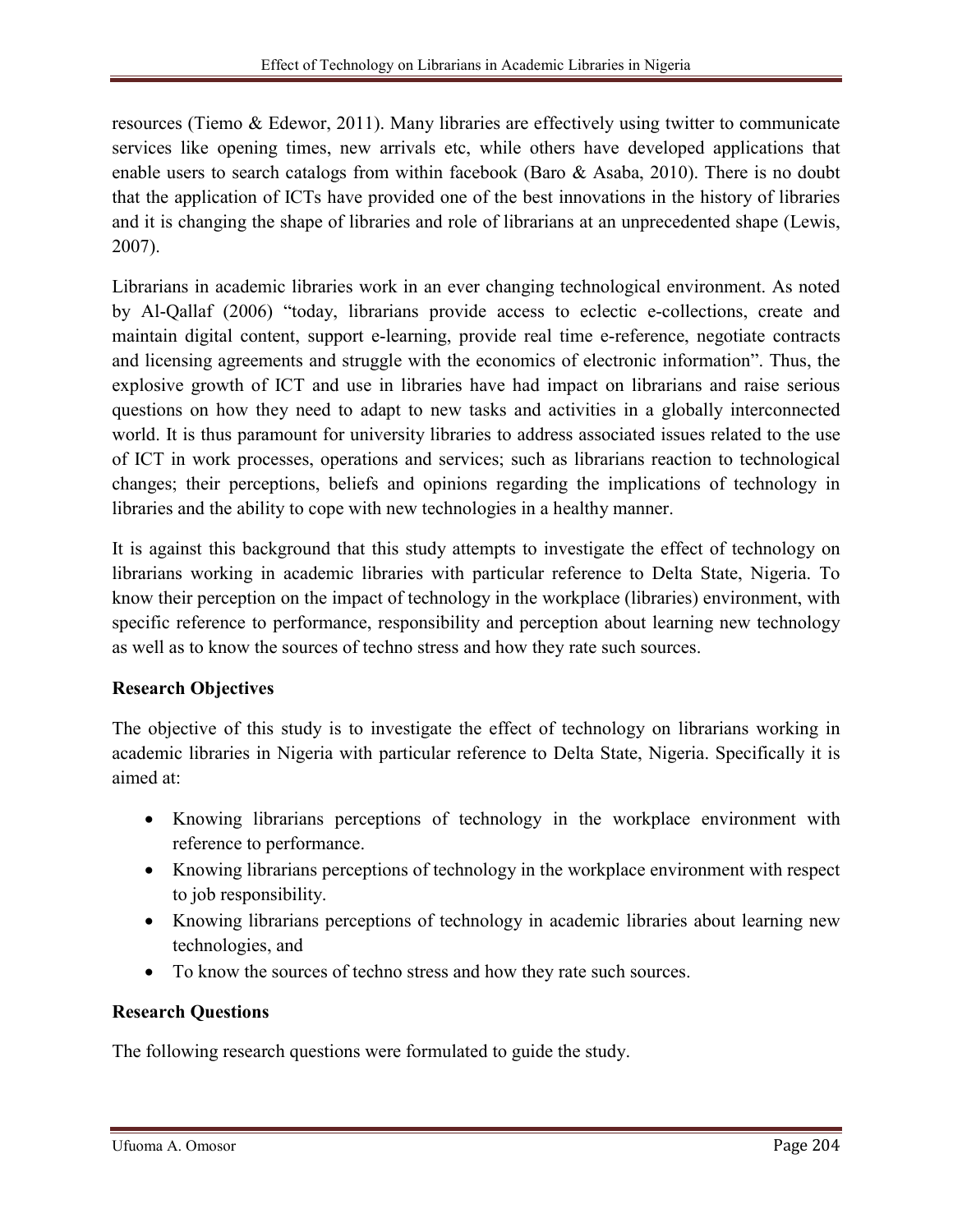- How do librarians working in academic libraries in Delta State perceive the impact of technology in relation to performance?
- How do librarians working in academic libraries in Delta State perceive the impact of technology in relation to job responsibility?
- How do librarians working in academic libraries in Delta State perceive the impact of technology in relation to learning activities?
- What are the sources of techno stress and how do librarians rate such sources?

# Literature Review

Technology has greatly enhanced library and information service delivery. That technology has undergone various level of development is an understatement. Today, the library goal of providing information services and access to information resources is greatly improved by the use of information communication technology (ICT). With ICT library services are taking on new meanings and constructs. There exist different views, perceptions and opinions of librarians in relation to the use of technology. A search of the literature revealed different studies. Palmini (1994) investigated the impact of computerization on staff in academic libraries in Wisconsin. Findings showed that 62% perceived that discontentment with job in libraries is computer related. This reflects in lack of computer systems, and slow network response, while 38% are of the opinion that dissatisfaction with job is people related as evidenced in misunderstanding and meddlesomeness amongst staff. Shaw (1986) assessed the Indiana State University library staff perceptions of automation's impact. Findings of her study indicate major changes in terms of involvement and assessment of automation's impact on staff attitudes, though reactions to automation in general remains positive.

Jones (1989) surveyed perceptions and opinions of academic staff at three university libraries in the United States. The questionnaire was her main instrument of data collection. Specific areas addressed were personal reactions to new technologies, staff training and management issues. The results revealed that majority of the participants had a positive perception toward technology. Other respondents in her study also indicated some level of stress occasioned by technology which is often referred to as techno stress.

Techno stress is not a new concept. Over the years several writers had defined techno stress in different ways. According to Weil and Rosen (1997), techno stress is any negative impact on attitudes, thoughts, behavior or body physiology that is caused by technology. This could happen as a result of prolonged use. In Davis-Mills (1998) opinion, techno stress is a condition resulting from having to adapt to the introduction and operation of new technology, particularly when the equipment or support is inadequate. A popular and concise definition of techno stress was given by Brod (1984) as ''a modern disease of adaptation caused by an inability to cope with new technologies in a healthy manner'' Techno stress is viewed as a problem of adaptation to technology. Hence the inability to adapt to changes associated with the introduction of technology could be a source of techno stress. However Brod's classification of techno stress as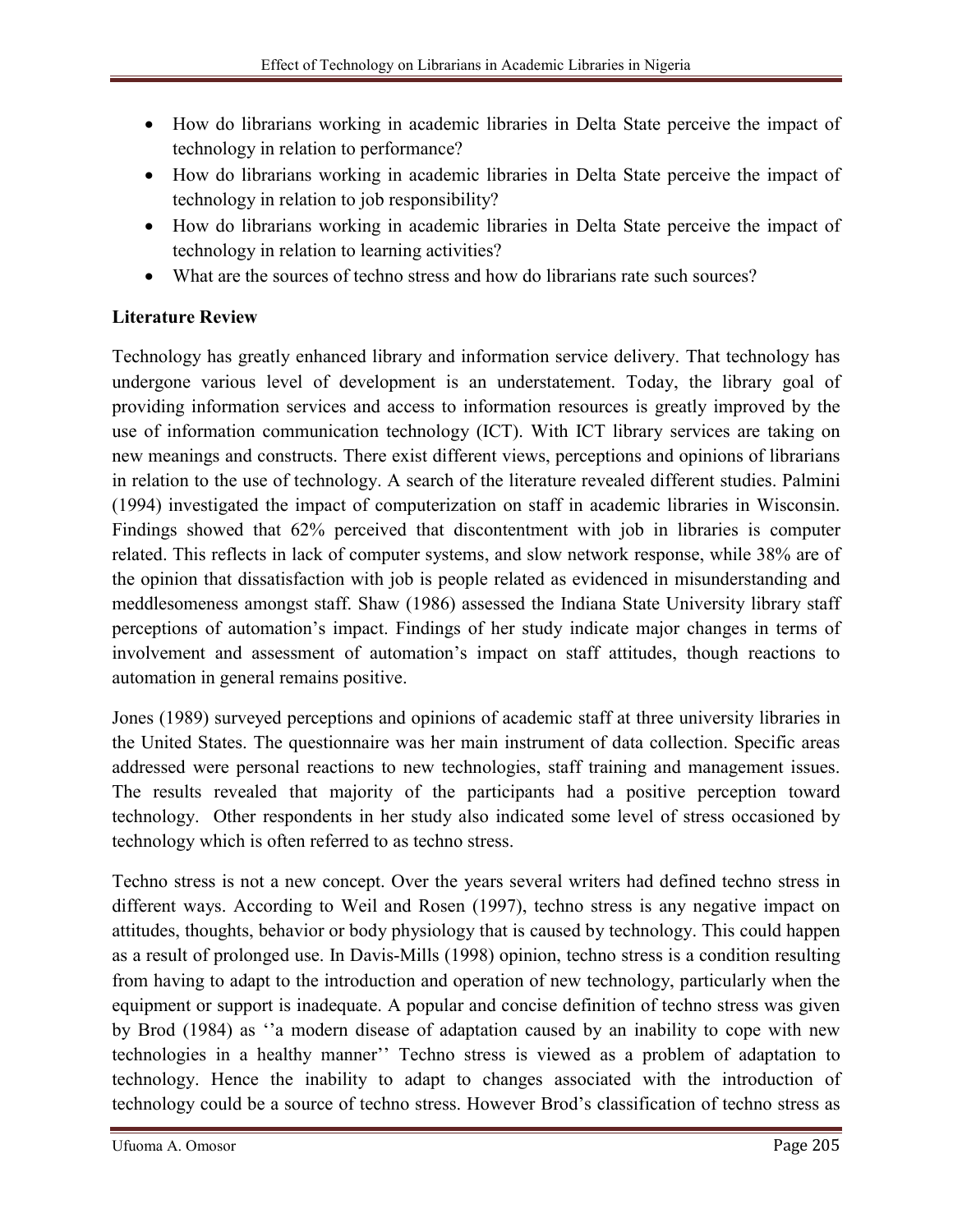a disease is a subject of disagreement among many scholars. Techno stress is a disorder that may occur as a result of technology use in the workplace. There are quite a number of existing empirical literatures on techno stress in academic libraries.

Kupersmith (2005) investigated techno stress among library staff. The questionnaire was the data collection instrument used. Findings revealed that 65% of the respondents suffered some level of techno stress in the last five years, while 27% reported not to have had any serious level of techno stress. Kupersmith (2005) reported major causes of techno stress to include: information overload, networking problems, computer hardware, and ergonomics. Ennis (2005) highlighted the following as causes of techno stress in libraries: pace of technological change, lack of proper training of the librarians and users, increased workload, lack of standardization of hardware and software as well as changing role of librarians. Similarly, Ofua and Tiemo (2011) investigated the effect and measures of techno stress among librarians in University libraries in Nigeria. The authors found that techno stress is a major phenomenon among academic libraries surveyed and suggested regular staff training on technology and the development of positive attitude as measures to the avoidance of techno stress. Isiakpona and Oyeronke (2011) carried out a study to determine the sources of techno stress amongst library staff in the Covenant University library, Nigeria. It was found that techno stress hampers librarians' duties on a daily basis. Sitting positions, slow internet network among others were found to be causes of techno stress.

This study therefore is in respond to the need to investigate the effect of technology on librarians working in academic libraries in Delta State. It is an attempt to further contribute to the existing literature on techno stress. The study will further help to determine the perceptions, beliefs and opinions of librarians regarding the introduction of technology in academic libraries. Findings from this study will help library management in planning and developing strategies for managing and supporting operations in a techno-environment.

# Research Methods

This study adopted the survey research design. The population of the study comprises of librarians in academic institutions in Delta state. The twelve tertiary institutions in Delta State were targeted. Each of the institutions were allocated 10 questionnaires with the exception of Delta State School of Marine Technology, Burutu and Novena University, Ogume that were allocated four respectively. This is as a result of the low number of professional staff in these institutions. 128 questionnaires were distributed by the researcher in all, during August – October, 2014 to the participating libraries. The questionnaire was in two parts. The first part solicited opinions on the perception of librarians towards technology in the work environment. The second part consisted of a 7- item scale that listed sources of techno stress. Respondents were requested to rate the level of each item on a four point scale where  $0 = Not$  at all,  $1 = Low, 2$  $=$  Moderate and 3  $=$  High. The scale yielded a 0.898 Cronbach alpha coefficient to support its reliability.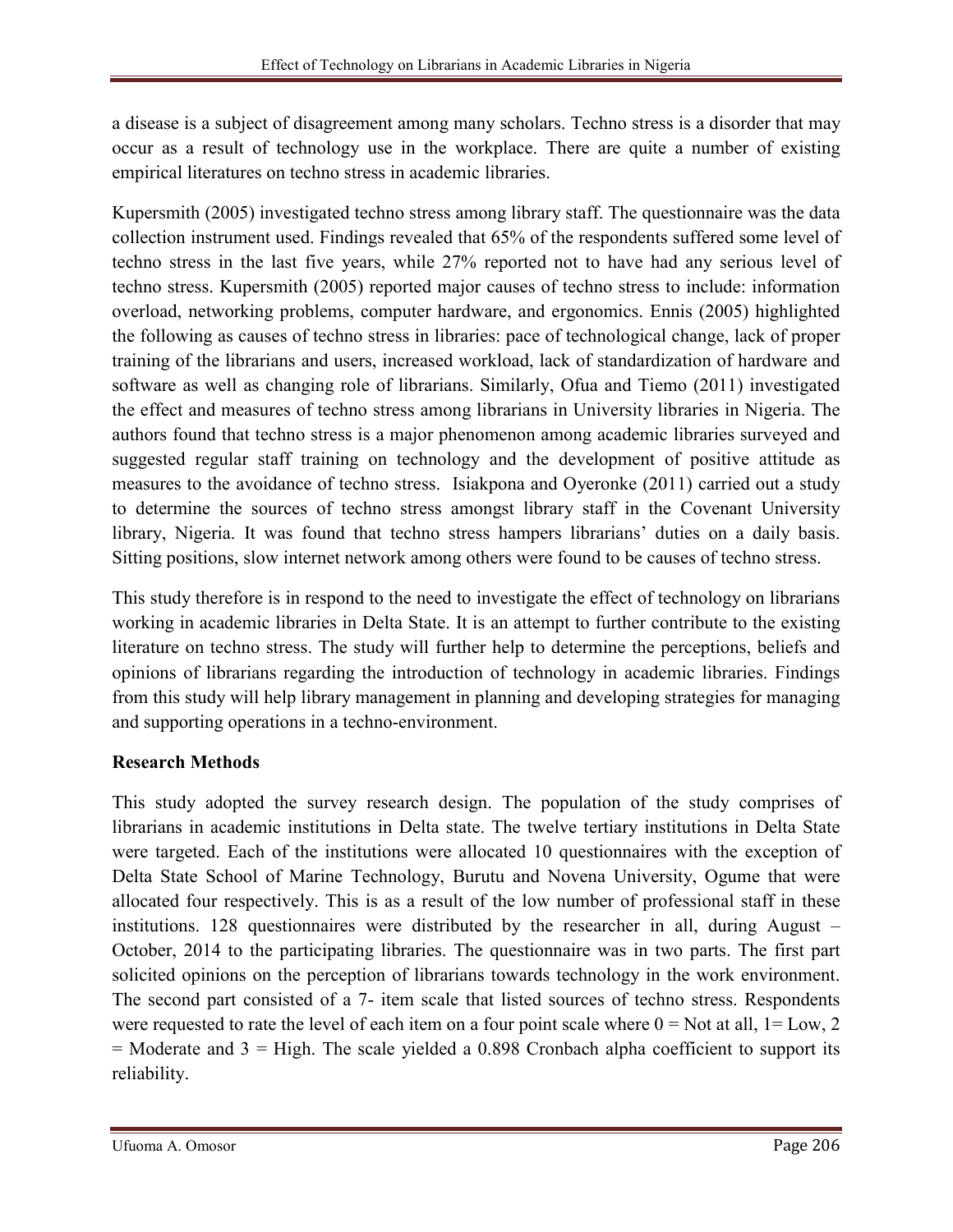Out of the 128 questionnaires distributed, 97 responded with a return rate of 51%. Collected data were analyzed using descriptive statistics and standard deviation.

# Findings and Discussion

Table 1 shows demographic information of respondents

| Variable                | <b>Frequency</b> | Percentage |  |
|-------------------------|------------------|------------|--|
| Gender                  |                  |            |  |
| Male                    | 32               | 33.0       |  |
| Female                  | 61               | 62.9       |  |
| Undecided               | 4                | 4.1        |  |
|                         |                  |            |  |
| Age                     |                  |            |  |
| $21 - 24$               | 3                | 3.1        |  |
| $25 - 34$               | 25               | 25.8       |  |
| $35 - 44$               | 46               | 47.4       |  |
| $45 - 54$               | 18               | 18.6       |  |
| 55 and above            | 5                | 5.2        |  |
|                         |                  |            |  |
| Qualification           |                  |            |  |
| <b>B.LS</b>             | 66               | 68.0       |  |
| M.SC/MLS                | 19               | 19.6       |  |
| Ph.D                    | 12               | 12.5       |  |
|                         |                  |            |  |
| <b>Division of Work</b> |                  |            |  |
| Technical service       | 18               | 18.6       |  |
| Readers service         | 33               | 34.0       |  |
| e-Library               | 7                | 7.2        |  |
| Collection development  | 9                | 9.3        |  |
| Administration          | 8                | 8.2        |  |

Table 1: Demographic profile of Respondents

Table 1 shows a demographic profile of librarians working in academic libraries in Delta state, Nigeria. 61 were females (62.9%), 32 were males (33.0%) and 4 undecided (4.1%). Almost half  $(n=46, 47.4%)$  of the respondents were between the ages of  $35 - 44$ , most of the librarians (n = 33, 34.0%) worked in readers services division. The majority of the respondents ( $n = 66, 68.0\%$ ) held a bachelor's degree, only 19(19.6%) had a master's degree and 12 (12.4%) had a doctorate degree.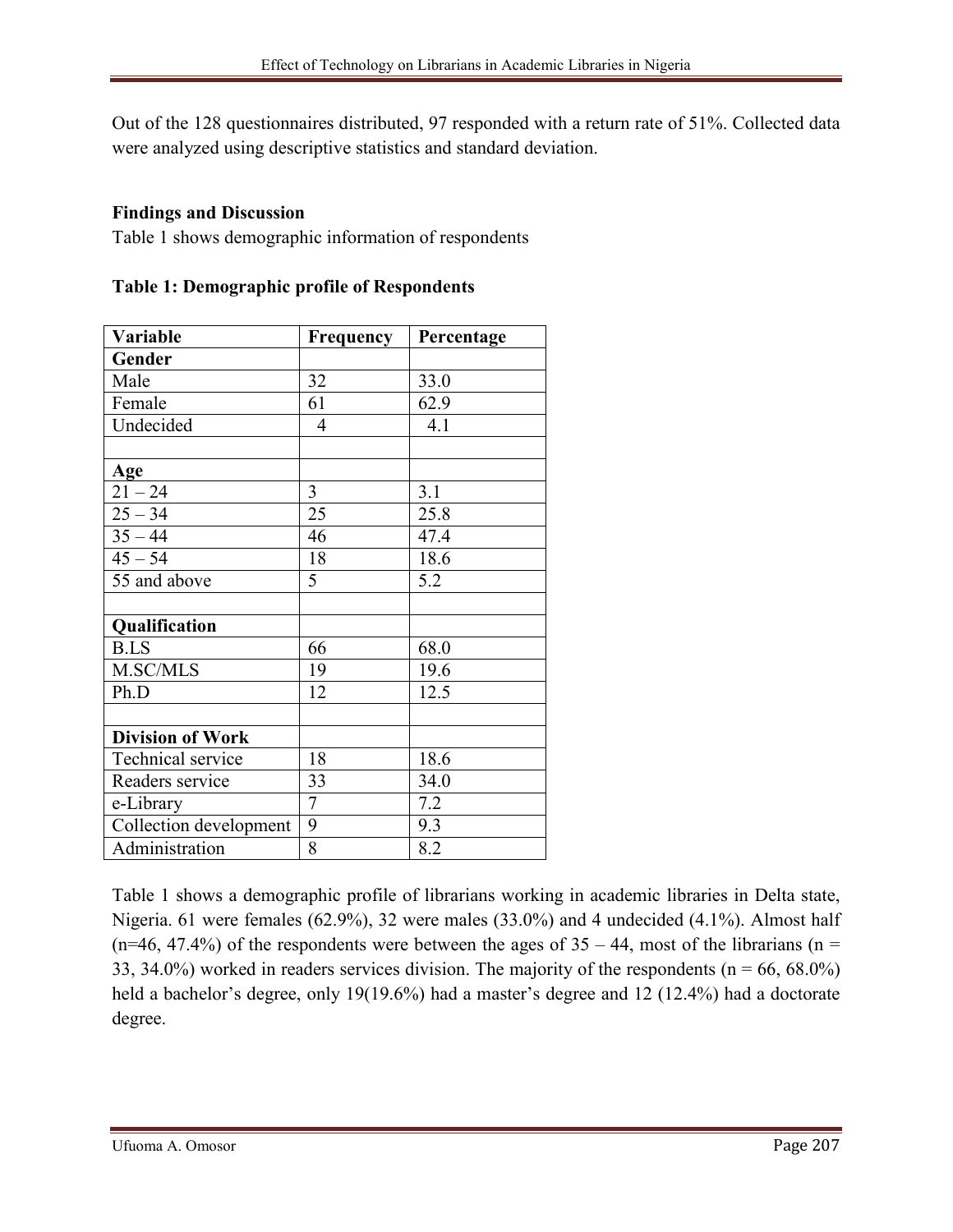| <b>Statement</b>        | <b>Frequency</b> | Percentage |
|-------------------------|------------------|------------|
| Makes work easier       | 88               | 90.8       |
| Makes work harder       |                  | 1.0        |
| No much change          | 8                | 8.2        |
|                         |                  |            |
| Speed of work increases | 83               | 85.5       |
| Speed of work decreases | 6                | 6.2        |
| The same speed          | 8                | 8.2        |
|                         |                  |            |
|                         |                  |            |
| Accuracy in work        | 88               | 90.8       |
| Less accuracy           |                  | 1.0        |
| Undecided               | 8                | 8.2        |

### Table 2: Perception of the impact of technology on work performance

Table 2 shows the perceptions of respondents on work performance

Table 2 reflects respondents' perceptions of technology in the workplace with respect to performance. The table reveals that respondents' perceived technology had made their work easier with increase in speed and accuracy. There is overall positive reactions to a set of statements about the ease, speed and accuracy of job tasks. In other words they appreciate technology and that technology improves their job performance. This is in consonance with Poole and Denny (2001).

| <b>Choices</b>                | <b>Frequency</b> | Percentage |  |
|-------------------------------|------------------|------------|--|
| Added more responsibility     | 56               | 57.7       |  |
| Diminished the responsibility | 18               | 18.6       |  |
| No effect on the amount of    |                  |            |  |
| responsibility                |                  | 23 T       |  |

Table 3: Perceptions of the impact of technology on job responsibility

Table 3 reveals respondents perceptions of the impact of technology on job responsibility. Most respondents 56(57.7%) perceived that technology had added more responsibility to their jobs, 18(18.6%) believed that technology diminished their workload and 23 (23.7%) felt that technology had no effect on the amount of responsibility on their job.

| Twore is I electrical about fear ming new technologies |                  |            |  |
|--------------------------------------------------------|------------------|------------|--|
| <b>Statement</b>                                       | <b>Frequency</b> | Percentage |  |
| Looking forward to learning                            | 72               | 74.2       |  |
| Uneasy to learn                                        | 18               | 18.6       |  |
| Irritated about new technology                         |                  | 5.1        |  |
| Hesitant to learn                                      | $\sim$           |            |  |

Table 4: Perception about learning new technologies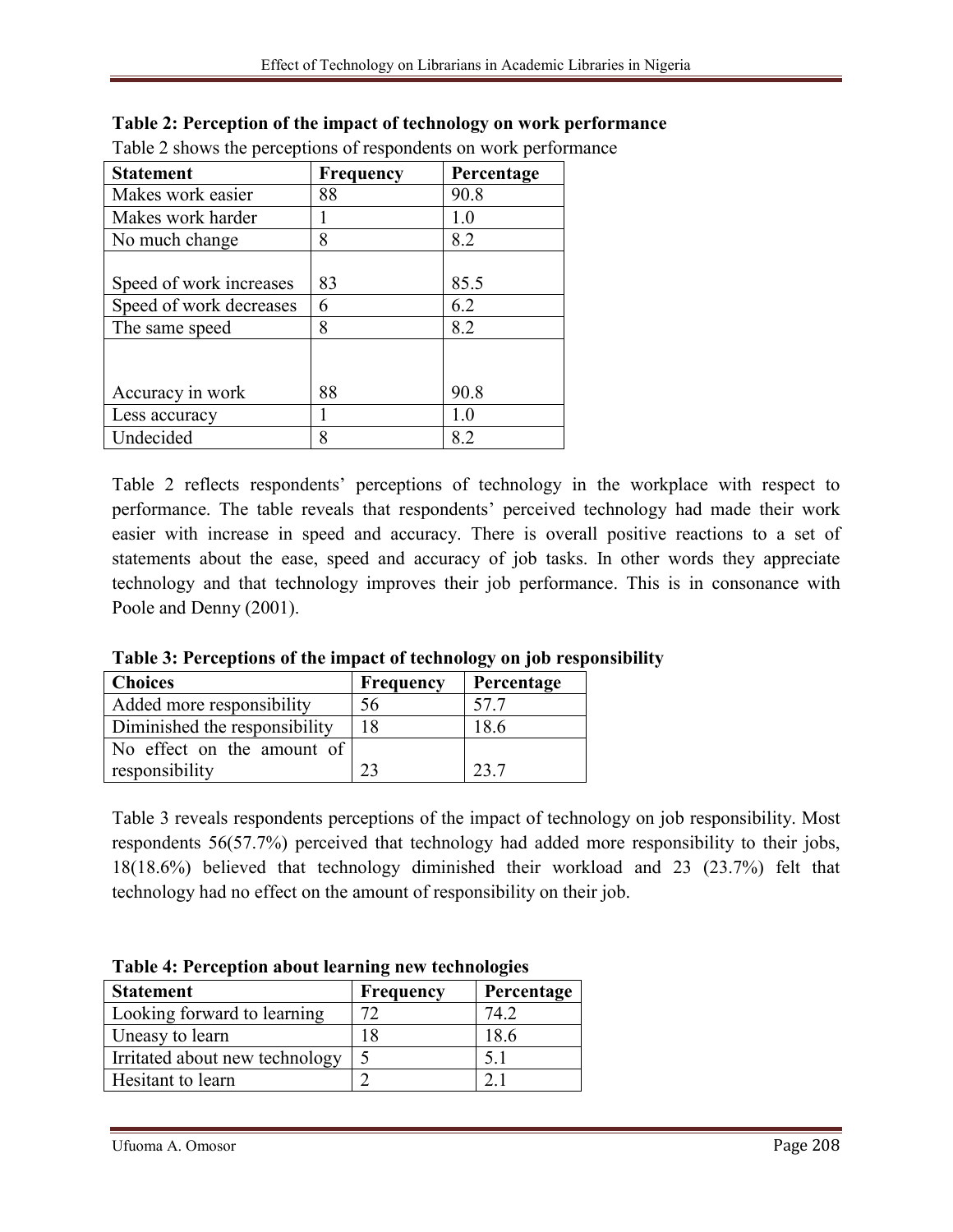Table 4 shows perception of respondents about learning new technologies. The table reveals that 72 (74.2%) looked forward to learning new technologies and 18(18.6%) felt uneasy to learn with 5 (5.1%) being irritated about learning new things. On the whole, overall responses about learning new technologies were very positive. Learning is an important element of technological change.

|                | <b>Sources</b>                | n(SD)            | Frequency | Percentage | Rank |
|----------------|-------------------------------|------------------|-----------|------------|------|
|                | Complicated work environment  | 1.63(1.153)      | 67        | 80.7       |      |
| 2              | Inadequate staff              | 1.82(0.983)      | 75        | 90.4       | ി    |
|                | Dearth of technical staff     | 1.86(0.933)      | 72        | 86.8       |      |
| $\overline{4}$ | Inadequate training           | 1.75(1.152)      | 73        | 88.0       |      |
|                | Lack of equipment (computers, |                  |           |            |      |
|                | scanners, printers)           | 1.77(1.034)      | 73        | 88.0       |      |
| 6              | Slow network/bandwidth        | 1.69(1.084)      | 70        | 84.3       |      |
|                | Growing user demands          | $1.65(0.951)$ 67 |           | 80.7       |      |

# Table 5: Sources of Techno stress

Table 5 lists the sources of techno stress. Respondents were provided with 7 sources and asked to rate the level of stress for each item based on a four point scale where  $0 = Not$  at all,  $1 = Low, 2$  $=$  Moderate and  $3 =$  High. The number of sources to which a subject responded to ranged from 1 to 7. An average of 5 items caused some types of stress for each respondent.

The table lists the frequencies of the sources checked. The most frequently checked items that respondents rated as causing them the most stress were "inadequate staff" ( $n = 75$ ,  $90.4\%$ ) "Inadequate training" ( $n = 73$ , 88.0%) and "Lack of equipment" ( $n = 73$ , 88.0%). Mean scores were also generated for each item as indicated in tables 5. As illustrated in the table, dearth of technical staff caused the highest level of stress in the work environment, closely followed by inadequate staff and lack of equipment.

# Conclusion and Recommendations

This study is an affirmation that librarians in academic libraries in Nigeria appreciate the use of technology in workplace. There is a general positive feedback that technologies make their work easier, with increase speed of accomplishment and accuracy. This is in consonance with Ennis (2005). However, Librarians believed that technology had added more responsibility to their jobs. There is great enthusiasm amongst librarians with technology as they looked forward to learning new technologies.

Inadequate staff, inadequate training and lack of equipment emerged as items causing librarian's stress in the workplace. As affirmed by the study, insufficient professional library staff in the workplace is a major source of stress. This will in no doubt affect overall work output. Dearth of technical staff is a cause higher stress levels. The availability of qualified librarians (system specialist and trouble shooters) is crucial to effective library and information service delivery in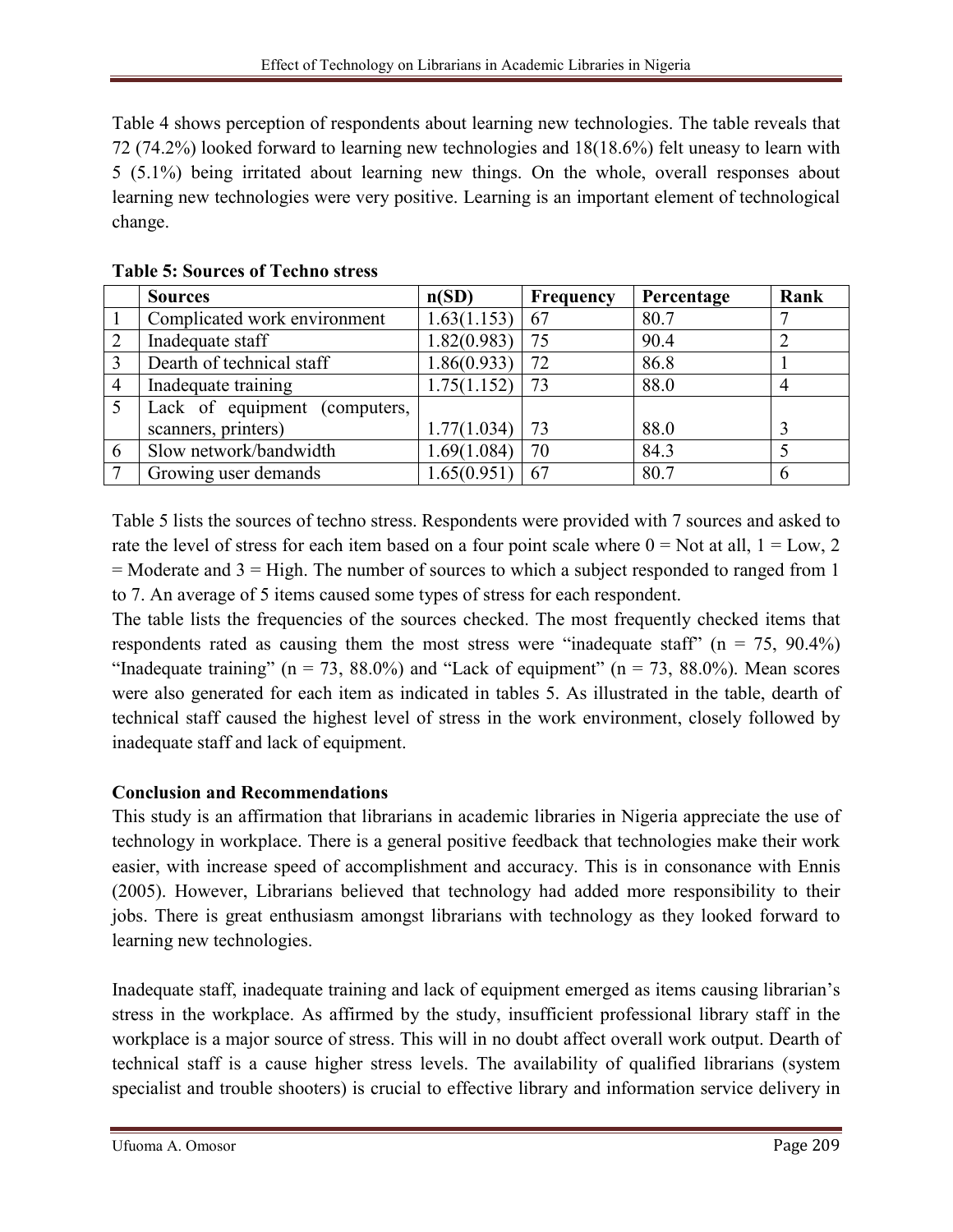academic libraries in recent times. Lack of equipment such as computers, scanners, printers, barcode readers etc is a major cause of stress; when these equipments are absent, efficient services are hampered thereby causing frustration and disenchantment among the workforce. Notwithstanding these inadequacies, technology has brought about great efficiency in library and information service delivery. The following recommendation will go a long way in improving library services with the use of technology.

- 1. Recruitment and retention of technical support staff in academic libraries. The availability of technical staff helps to maximize systems accessibility and efficiency
- 2. Provision of relevant equipment for library and information service delivery. Inadequate workstation and printers to meet patron needs causes discontentment for the users, thereby creating tension for librarians. Academic libraries must take practical measures to constantly provide and upgrade equipment and software.
- 3. Library management should design and implement strategies for training and retraining of librarians in order to keep them abreast with relevant skills and abilities necessary for effective and efficient library and information service delivery in Nigeria.

#### References

- Al –Qallaf C.L (2006). Librarians and technology in academic and research libraries in Kuwait: perceptions and effects. *Libri,* 56,168-179.
- Baro, E.E and Asaba, J.O (2010). Internet connectivity in university libraries in Nigeria: the present state. *Library Hitech News* 27(9&10), 13-19.
- Brod, C. (1984). *Techno stress: the human cost of the computer revolution*. Reading: Addison Wesley.
- Davis-Mills, N(1998). Techno stress and the organization: a managers guide to survival in the information age,  $67<sup>th</sup>$  annual meeting of the Music Library Association, Boston. Available at http://web.mit.edu/ninadrn/www.mla.htm. accessed October 25th 2014.

Ennis, L[.A \(2005\). The evolution of Techno stress](http://web.mit.edu/ninadrn/www.mla.htm. accessed October 25th 2014)*. Computers in libraries*,25(8)10-12.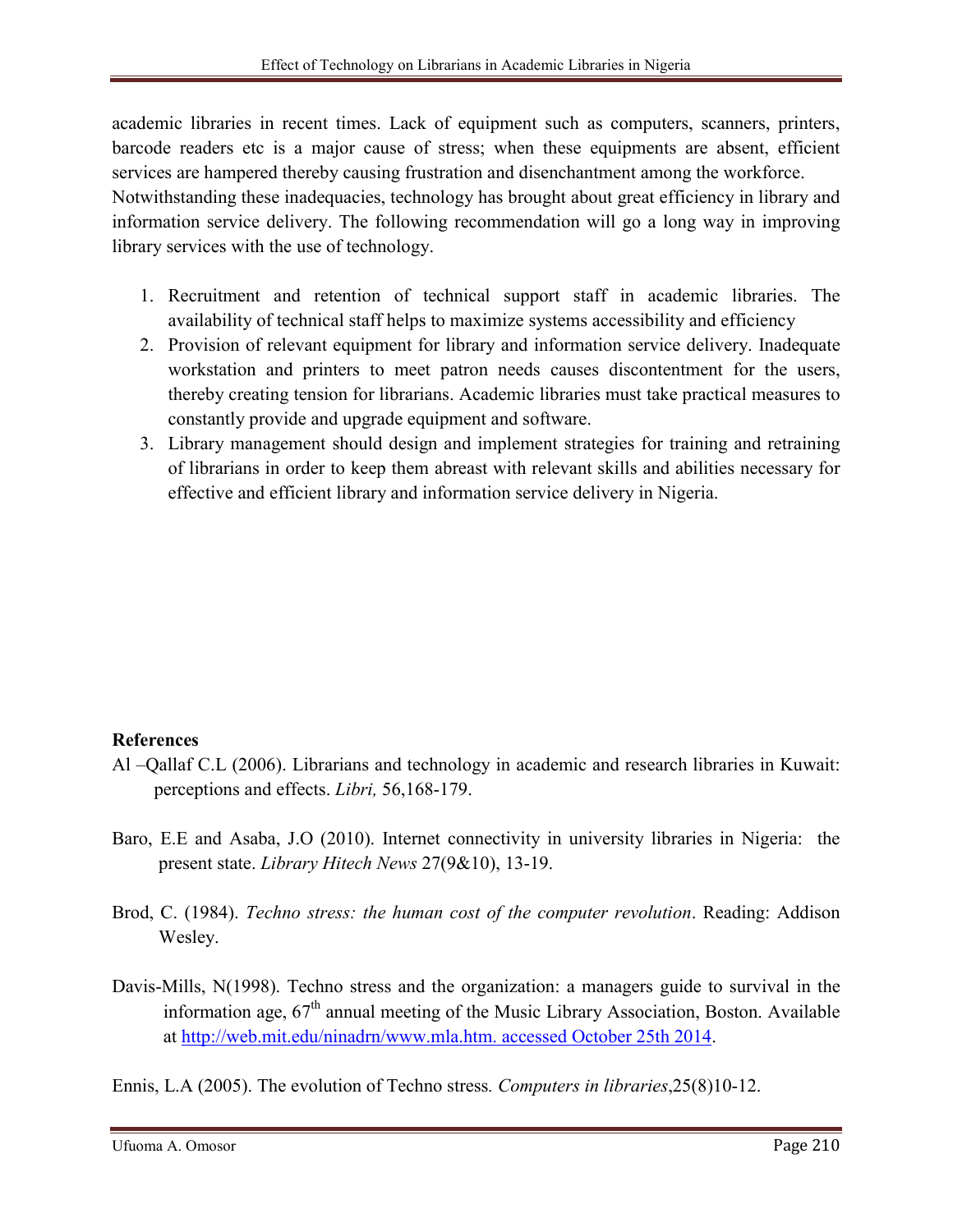- Grace J. Kenny C and Quiang Z (2004). Information and communication technologies and broad based development: partial review of the evidence. *World Bank working paper*, no. 12
- Isiakpona, C and Onyeronke A. (2011). The Impact of Techno stress on Libraries: a Survey of Covenant University Library. *The Information Manager*. 11(1&2) 56-61.
- Jones D. E. (1989). Library Support Staff and Technology: Perceptions and Opinions*. Libarary Trends* 37 (4): 432- 456.
- Kupersmith J. (2005). *Library Technostress survey results*. Available @ http://www.jkup.net/stress-survey.2003.html. Accessed October 25<sup>th</sup> 2014.
- Lewis D. L (2007). A Strategy for Academic Libraries in the First Quarter of the  $21<sup>st</sup>$  Century. *[College and Research Libraries](http://www.jkup.net/stress-survey.2003.html)* 68 (5) 418 – 434.
- Ofua, O. J. and Tiemo A. P. (2011). Techno Stress: effects and measures among Librarians in University Libraries in Nigeria. *International Journal of Digital Library Systems* 2 (4) 24 – 33.
- Palmini, C. C. (1994). The impact of computerization on library support staff: a study of support staff in academic libraries in Wisconsin. *College and Research Libraries* 55 (1): 119-127.
- Poole, C. E. and Denny E. (2001). Technological change in the workplace: a statement survey of community college library and learning resources personnel. *College and Research Libraries* 62 (6): 503 – 515.
- Shaw, D. (1986). Staff opinions in library automation planning: a case study. *Special Libraries* (summer) 140 – 151.
- Tiemo A. P. and Edewor, N (2011). ICT Readiness of Higher Institutions Libraries in Nigeria. *International Journal of digital library systems*, 2 (3) 29 – 37, July – September.
- Weil, M.M and Rosen, L.D (1997). *Techno stress: coping with technology @work @home @play.* New York: John Wiley.
- Zulu, S.F.C (2011). Communication technology policy framework for Africa. In: Adomi E.E (ed) *Framworks for ICT policy: government, social and legal issues*. Hershey P.A: IGI- Global.